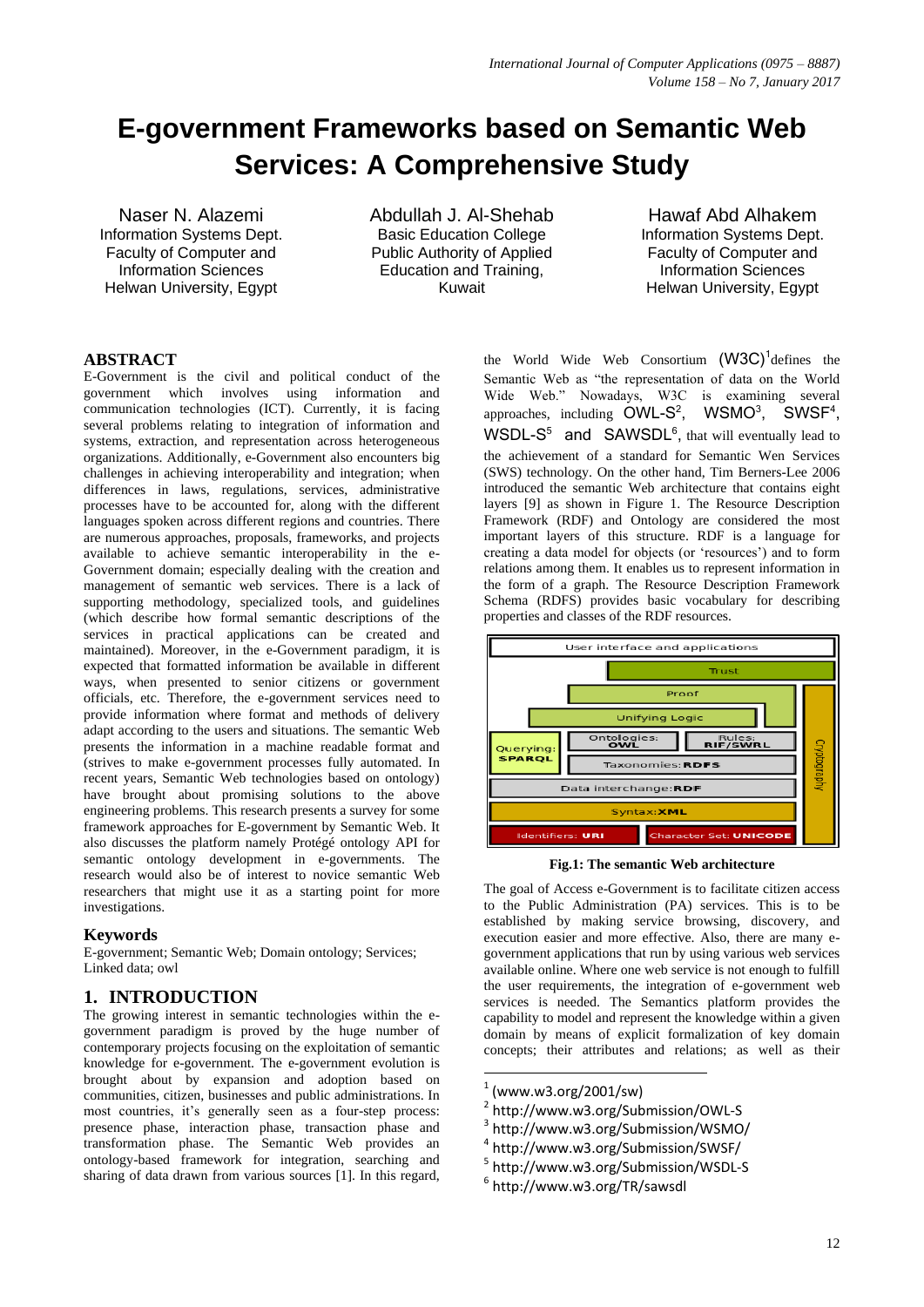workflow sequences and structures. Figure 2 shows the scenario where e-government is applied in semantic web services.



**Fig 2: E-government Scenario (Adapted from [ [1]])**

In semantic web, information is represented in a machine readable format, to make the e- government processes fully automated. It can be achieved with help of ontological descriptions of web services. Considering the heterogeneous and distributed nature of the e-Government domain, semantics can be effectively used as a common background platform for describing the processes and services provided by governmental institutions on various levels. The common platform then allows us to integrate the services and make them interoperable as well as transparent for end users (citizens andor businesses).

The paper is organized as follows: The section two reviews the challenges, abilities and problems faced by the e-government semantic techniques are applied in the e-government system. The section three shows the semantic description of Web services. Section four discusses semantic Web models and Frameworks that can be used for e-government. Section five displays the data and explains the integration of services. The conclusion is explained in section six.

# **2. THE E-GOVERNMENT CHALLENGES AND ABILITIES**

E-Government, as mentioned above, is facing several problems in systems and information integration, information extraction, and information representation across heterogeneous organizations. As the benefits of e-Government technologies are becoming more apparent to the public, citizens are demanding more solutions in this area. However, no real indications to generate actual solutions have been provided. Also, the extensive use of semantic technology in the e-Government paradigm has not really been covered as yet because of official advantages [10].

There are a lot of challenges when we implement semantic egovernment applications; this paper shows some challenges in general:

- **1.** Semantic level: Data heterogeneity: How e-government services exchange information and meaningful messages. A semantic model has been developed to define business goals and modeling business processes in a semantic manner.
- **2.** Technique Level: The middleware technology chosen to run an e-Government application must satisfy some requirements. We have to be careful with how egovernment services get integrated with various

governmental systems, while guaranteeing semantic accuracies. Moreover, the interchange of information between involved entities must occur under certain conditions; heavy data/information security mechanisms are required.

- **3.** How government intranets capture and use the knowledge about the government itself (services, resources, etc.). The dynamism of e-Government environments is another concern when developing applications in this domain. The new information and services can be made available at any time, whereas existing ones may disappear.
- **4.** How government services can dynamically be configured based on the specification of citizen/ business needs.

On the other hand, significant challenges remain in egovernment, for which Semantic Web technologies might offer solutions. Semantic Web research directions that are relevant to e-government include:

- a) Social networking;
- b) Service composition and collaborative workflow;
- c) Security and trust;
- d) Automated collection and processing information; and
- e) Adaptive information delivery.

### **2.1 Problems while Applying Semantic Technologies in E-Government**

Based on the challenges defined above and on the research [2], some of the domain-specific weaknesses that make the application of semantic technologies in national and crossborder services difficult are:

- Public administration (PA) is politically driven, which means that decisions are not always taken rationally but are stained by political bias. For example, the semantic standardization process should pass through several types of central "controls" (of which technical excellence is just one).
- PA is still not sufficiently modeled, partly due to its size and complexity, and partly because there are no widely accepted representations/ models/definitions describing the domain. For instance, even the heavily used terms in the field like e-Governance, e-Government, e-Democracy, e-Participation, and e-Services are ill-defined.
- While size and complexity make the domain a challenging field to apply semantic technologies; at the same time, they cause confusion, especially to technical people that don"t possess in-depth domain knowledge. The application of semantic technologies has not been coupled with a clear business view and development plan so far. Due to this situation, the e-Government initiatives are still usually technology driven, and thus lack a broader business perspective.
- A conservative organizational culture is prominent in public administration. As a result, we may witness intense reluctance or even resistance of PA actors for technologies that can potentially introduce dramatic changes in the current modus operandi. PA is usually a late adopter and not a pioneering environment where innovations can easily flourish.
- Finally, and with regard to the notion of the Pan-European e-Government Services (PEGS), it is important to mention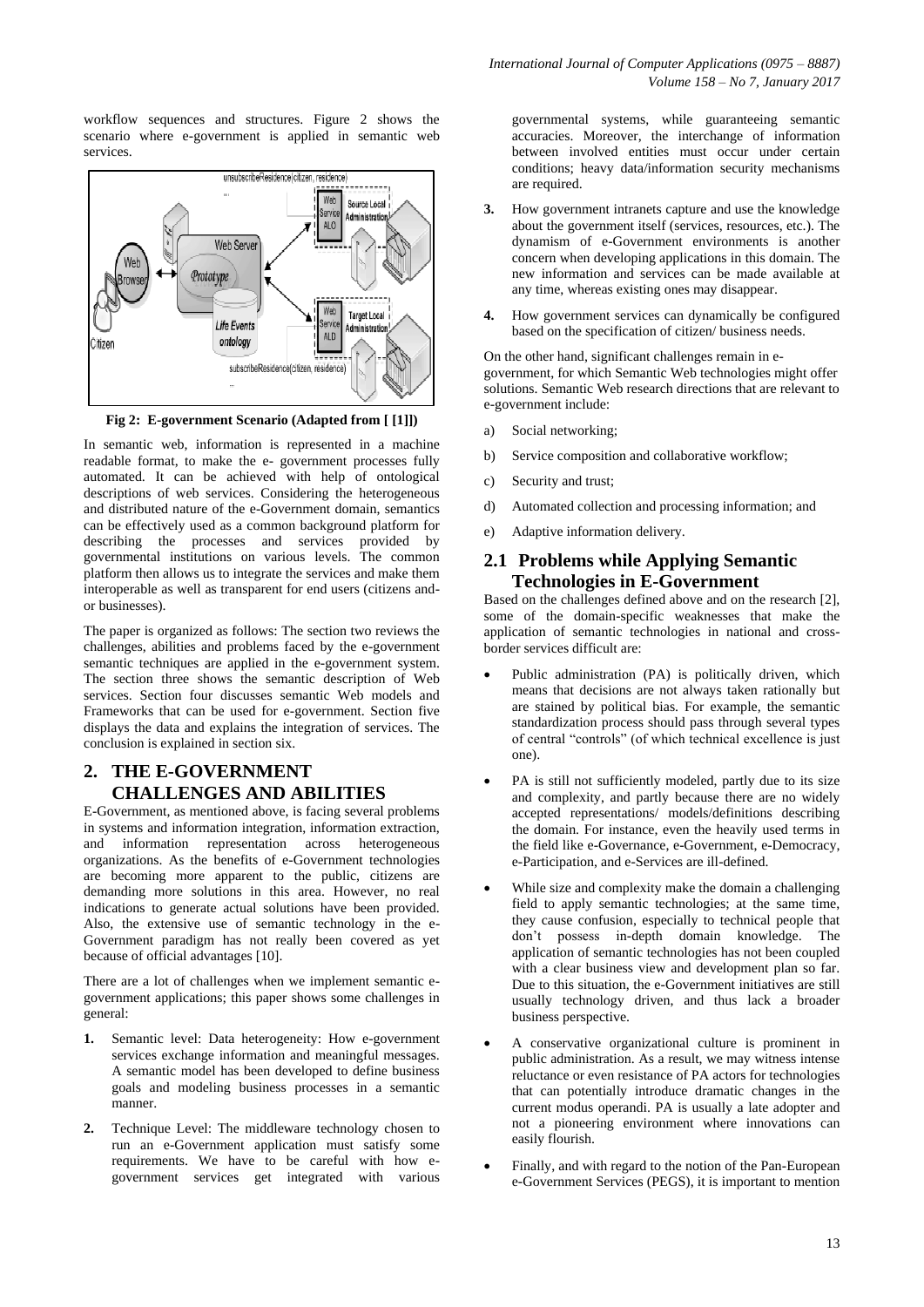#### **3. E-GOVERNMENT WEB SERVICES**

The web Service architecture designed to overcome the "information isolated island" problem of e-government information, to facilitate the government information resource sharing system model as a distributed architecture which seamlessly integrates existing heterogeneous systems. It organizes a shared platform based on Web Service [30].

The issue of e-government information sharing can be resolved by using Web Service effectively and conveniently. The Web Service application in e-government will enhance the current deployment and decrease the cost of information integration. Web Service designing and development on distributed systems are playing important roles by making them adapt according to the modern web with massive everyday online tasks. [30].

Web service aims to achieve interoperability between web servers by using existing technologies; this is done by building blocks to enable integration of web services which are named as composition constructs. Composition constructs have two essential types in service composition [38]:

**1.** Control flow constructs (for process-oriented compositions): Its specification involves representing communication with atomic services to specify the execution of communications [32]. Communication primitives typically define a single interaction between a process and an atomic Web service.

This interaction has been applied by [32], and there is a wide agreement regarding the category each control flow pattern should be assigned to:

- **a.** Basic control flow patterns are: sequence, parallel split, synchronization, exclusive choice, and simple merge.
- **b.** Advanced control flow patterns include: multi-choice, loops, and similar.
- **2.** Dataflow constructs (for data-oriented compositions): It"s mean how information passed among Web benefits as much as the activities performed on the yield of an administration that is exchanged as contribution to another administration [36].

Each creation dialect (either by graphically wiring yields to inputs, e.g., in Yahoo! Funnels or by means of printed expressions e.g., in BPEL), bolsters the determination of the dataflow. Dataflow generally perform activities, for example, duplicating information (mapping), arranging information in specific criteria view (sorting), and consolidating information (blending).

There are two basic data passing paradigms defined by [37]: blackboard and explicit dataflow:

- **a.** The blackboard paradigm stores data centrally in shared variables that are used as sources and targets by Web service activities. Several service composition languages follow this paradigm; among them is the BPEL.
- **b.** The explicit dataflow paradigm makes dataflow an integral part of the composition model by means of

dataflow connectors. A dataflow connector describes how data is manipulated and routed to or from the Web services.

Data transformations are other types of constructs; in order to ensure the data exchange between heterogeneous Web Services, Data Transformation instructions specified in the dataflow may include data manipulations. This is done with the aim to avoid mismatching output and input data formats; proper data transformation constructs are needed. Typically, transformations yield valid data from one schema and transfer them to valid data under another schema [39].

## **4. SEMANTIC DESCRIPTION OF WEB SERVICES**

The core idea of the Semantic Web is to make information (available on the web) understandable not only by humans but also by machines. Semantic Web builds an additional layer on top of the existing World Wide Web. In said layer, the information has well-defined semantics, enabling the Web to become the universal medium for data, information and knowledge exchange7.

#### **A. Ontology**:

Ontologies and languages that can be used to describe them form the core of the Semantic Web. Ontology, as defined (in Gruber 1993) is a formal, explicit specification of a shared conceptualization of some domain knowledge. It is a valid description of domain knowledge; the domain members agree to follow the ontology for describing domain concepts.

Ontology is expressed in a language that is, depending on the language expressivity, capable of expressing declarative (i.e., concepts, attributes, relations) and procedural knowledge (also called axioms, implicit knowledge or rules). Ontologies can also be used to represent the viewpoint of citizens in the application; thus, making it easier for them to navigate through the different services and administrations. Ontologies enable the use of vocabulary about a certain domain in a coherent and consistent manner [20]. In short, ontologies are the tools for formalizing knowledge and encoding higher-level data models: such as life events, procedures and services.

In this aspect, there are two main types to build an ontology: the first is the "specific domain ontology", which represents the specific meaning of terms as interpreted in the specific domain. The second is "upper or Top-Level ontology", which represents the public concepts that are the same across all knowledge domains [3]. There are two types of building ontology: Manual developing and automatic developing. This process aims to build the domain ontology in semi-automatic or automatic process. The process starts by extracting the terms and concepts, etc. from the documents; the ontology learning is a subtask of information extraction. Figure 3 shows the pip-line for ontology based web services and Figure 4 shows the semantic services for OWL.

1

<sup>7</sup> http://www.w3.org/2001/sw/Activity.html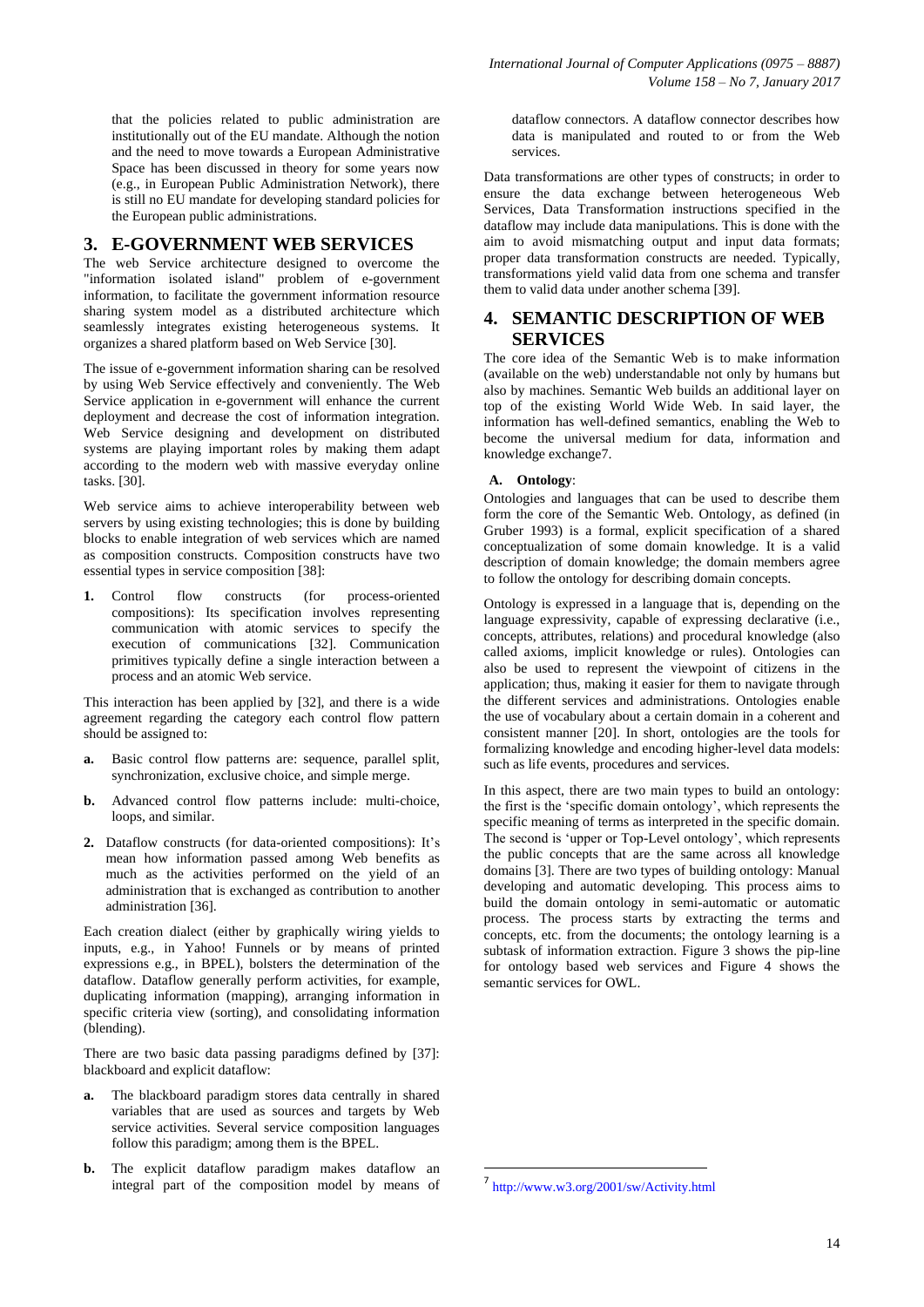

**Fig 3: Ontology based web service composition (Adapted from [4]**



**Fig 4: semantic services for OWL-S**

### **5. SEMANTIC WEB MODELS AND FRAMEWORKS FOR E-GOVERNMENT**

The e-government domain is an obvious and promising application field for ontologies. Since legislative knowledge is, by nature, formal to a large extent and its definition is shared by many stakeholders as shown in figure 5, it makes the use of ontologies a viable choice. In fact, there are various contemporary e-government projects where semantic technologies are being used.



**Fig. 5: Semantic Web Services environment (adapted from [2])**

Many e-government projects are being developed and various approaches have been proposed for the design and the development of the architecture which will help deliver egovernment services to citizens. The eGOV project [12] proposes the architecture which enables 'one-stop proposes the architecture which enables "one-stop government". In order to describe the services, a markup language (GovML) has been developed [13]. GovML defines a set of metadata to describe public administration services and life events.

The EU-PUBLI.com project [14] defines a Unitary European Network Architecture. It proposes a middleware solution to connect heterogeneous systems of different public administrations and to enable a service-based cooperation between public administrations. The FASME project [15] focuses on supporting citizen mobility across European countries by the integration of administrative processes. In order to satisfy this objective, a smart card is provided to citizens for the storage of all personal information and documents. Services are delivered through dedicated kiosks.

The ONTOGOV project [16] is developing a platform that will facilitate the consistent composition, reconfiguration and evolution of e-government services. The e-POWER project [17] has employed knowledge modeling techniques for inferences like consistency check, harmonization and consistency enforcement in legislation. The SmartGov project [18] developed a knowledge based platform to assist public sector employees in generating on-line transaction services. figure 6 shows other projects for techniques and frameworks which are used in semantic web services for e-governments.

| <b>Models</b> | Ontology                                                     |                                                | Semantic          |                                   |
|---------------|--------------------------------------------------------------|------------------------------------------------|-------------------|-----------------------------------|
|               | Data Concept                                                 | <b>Service Concept</b>                         | languages         | Country                           |
| DC            |                                                              |                                                | RDF/XML           | ä,                                |
| vCard         | Address, Contact                                             |                                                | RDF/OWL           |                                   |
| GovML         | PublicAuthority, law                                         | service-name,<br>procedure life event,<br>etc. | <b>RDF</b>        | Austria, Greece.<br>Switzerland   |
| oeGOV         | ExecutiveBranch.<br>Agency, Council, etc.                    | ï                                              | RDF/OWL, etc.     | U.S.                              |
| UK-GCIM       | Subjects/Identifiers<br>Rules/Evidence .etc                  | Service Interaction.<br>Outcomes, governed by  | <b>RDF</b>        | UK                                |
| GEA           | SocietalEntity, Evidence<br>ServiceProvider,<br>Placeholder. | PA Service :<br>Precondition, Outcome          | OWL, RDF.<br>etc. | Europe                            |
| FEA-RMO       | Data Reference Model:<br>GovernmentBody, etc.                | Services to Citizens.<br>etc.                  | OWL               | U.S.                              |
| MetaOntology  | Legal/Organizationa                                          | OntoGovProfile.<br><b>OntoGovProcess</b>       | KAON<br>OWL-S     | Switzerland.<br>Greece, and Spain |

#### **Fig. 6: services Modeling Approach (adapted from [5])**

An ontological approach was presented by [40] to illustrate how e-services could be derived from citizens' needs expressed in the form of simple phrases for e-government service integration. This was done by using a semantic objective and a service discovery technique. The derived e-service ontologies were represented in OWL and the Web Service Modelling Language (WSML).

Muthaiyah and Kershberg in [7] proposed another ontological approach for semantic interoperability in e-government by using a shared hierarchal ontology. They organized knowledge at different levels by local ontologies. Mapping described a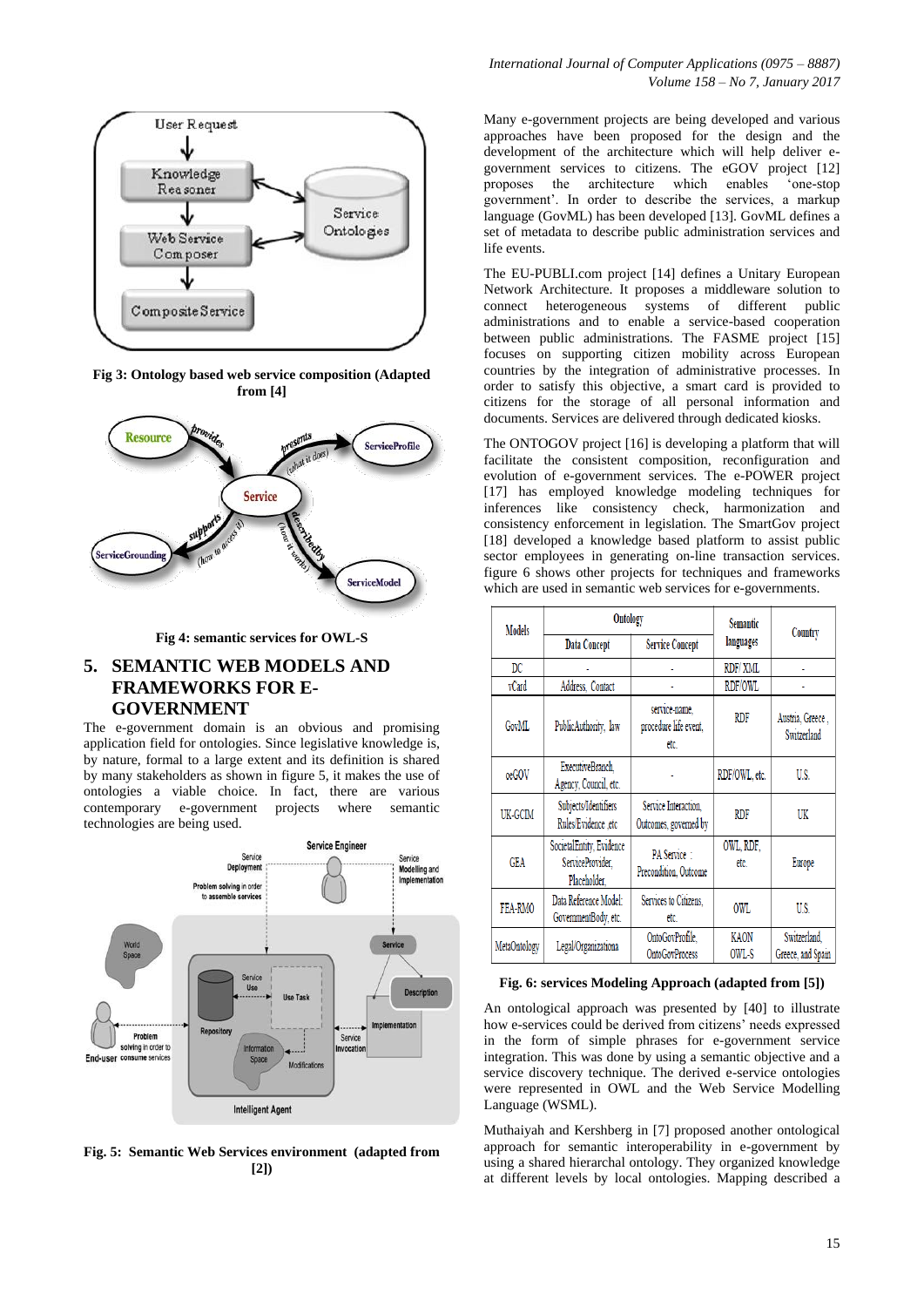semantic bridging process methodology; the integration and merging of local ontologies was represented in OWL syntax.

In [41], e-government services were presented, in the form of a customer-oriented e-government Web portal hosted on an intelligent platform. This was achieved by presenting the notion of an intelligent document and a Life Event service, both of which are semantically modelled with the OWL ontology to enable services and related public administrations" interoperability. These allow automatic services composition, advanced searching mechanisms and better usability from the user's point of view.

A software engineering platform was proposed by [42] for the development and management of e-government services namely ONTOGOV. The ONTOGOV platform practices Semantic Web technologies using OWL-S and Web Service Modelling Ontology (WSMO) to build eight kinds of ontologies, describing the e-government domain; they include: organizational ontology, legal ontology, profile ontology, domain ontology, web service orchestration ontology, service ontology, life-event ontology and life-cycle ontology. The public administrators use these ontologies to describe and compose its services. The life-cycle ontology is used to achieve the maintenance of e-services (and the software components) and service ontology integration, done by web service orchestration ontology [43].

In [35], A multilevel abstraction of life-events for egovernment services integration was presented. They define a life-event as a collection of actions required to deliver a public service, satisfying the requirements of a citizen in a real-life scenario. It is modelled using three kinds of ontologies: egovernment ontology, regulatory ontology and service ontology. These ontologies are represented in OWL to allow the integration of dynamic services via semantic searching and matching of concepts [44].

Ontology-based approach for semantic interoperability in egovernment was presented by [43]. An E-government Business Ontology (EG-BOnt) was used to describe the business process of e-government services. Each business process is described in terms of its output, input, logical relations and resource constraints with other related businesses. Afterwards, each class of the EG-BOnt is defined using the OWL language for its strong semantic and logic relation expressiveness [45].

Finally, J. Vincent [6] presented a framework for generating semantic model ontologies in OWL syntax from a government service domain. He did this by first analyzing government services and then contracting domain ontology to get its semantic content to facilitate the design of e-government systems. This resulted in the provision of a usable framework for semantic knowledge representation in e-government processes.

Table 1 shows the survey of the techniques and frameworks which are used in semantic web services for e-governments.

### **6. DATA AND SERVICES INTEGRATION**

The goal of data integration system is to provide uniform access to a set of heterogonous data sources and to free the user from the need to know about how data is structured at the sources and how it is to be reconciled in order to answer queries. Data integration is mostly achieved using one of the three approaches: Application Integration (mediation), database federation and data warehousing [11].

The generation of Ontologies is an important activity to enable

semantic data integration. Efficiency in data integration can be achieved by Ontologies. The formation of ontology helps a range of applications that deliver the right information at the right time to make better informed decisions, throughout the lifecycle of discovery and development of various applications such as marketing. figure 7 displays the architecture of the semantic services. Thus, a range of semantic technologies, based on ontologies, enable the proper integration of knowledge in a way that is reusable by several applications across governance or business; from discovery to corporate affairs, more details as in [34].

(Ben Fadhel & Kone, 2005) in [44] proposed the design and implementation of an e-government Web service platform as in the following figure 8. This platform supports functionalities and modules of a Web service-based portal, which plays the role of an online middle man. The services request folder is an emulation of an electronic commerce shopping cart system. The service search module is a channel to make government services available. An online address change service is also presented at [45].

**Table 1: Comparison For Frameworks And Technique Used Semantic In E-Government**

| Ref.       | Approach                   | <b>Domains</b>     | <b>Applicatio</b> |
|------------|----------------------------|--------------------|-------------------|
|            |                            | <b>Used</b>        | n                 |
| Jean       | Presents a case study,     | <b>Uschold</b> and | developme         |
| Vincent    | combining an ontology      | Kind               | nt of             |
| et al.     | building methodology       |                    | governmen         |
| 2011       | and two state-of-the-art   |                    | t domain          |
| <b>ACM</b> | Semantic Web               |                    | ontology          |
|            | platforms; namely          |                    |                   |
|            | Protégé and Java Jena      |                    |                   |
|            | ontology API for           |                    |                   |
|            | semantic ontology          |                    |                   |
|            | development in e-          |                    |                   |
|            | government.                |                    |                   |
| Lamhar     | Proposed an e-             | Legal              | KB of             |
| har et     | Government KB for          | ontology,          | Moroccan          |
| al. 2015   | Morocco. It is based on    | organization       | $e-$              |
| <b>ACM</b> | a set of ontologies        | al, domain,        | Governmen         |
|            | (domain, legal, service,   | service            | t that            |
|            | SitCtx).                   | ontology,          | represents a      |
|            |                            | and                | big               |
|            |                            | situation/co       | challenge         |
|            |                            | ntext              | in the            |
|            |                            | ontology           | Moroccan          |
|            |                            |                    | $e-$              |
|            |                            |                    | Governmen         |
|            |                            |                    | $\mathbf{f}$ .    |
| Calo et    | -Proposed a model for      | -Implement         | Governmen         |
| al. 2014   | the classification of      | in four            | t sharing         |
| <b>ACM</b> | such concepts. The         | countries-         |                   |
|            | model was built based      | Australia,         |                   |
|            | on literature review on    | Estonia.           |                   |
|            | Gov-IS and Software        | New                |                   |
|            | Engineering principles.    | Zealand and        |                   |
|            | -introduces an extensive   | USA.               |                   |
|            | list of benefits, barriers |                    |                   |
|            | and benefits, extracted    |                    |                   |
|            | from the conducted         |                    |                   |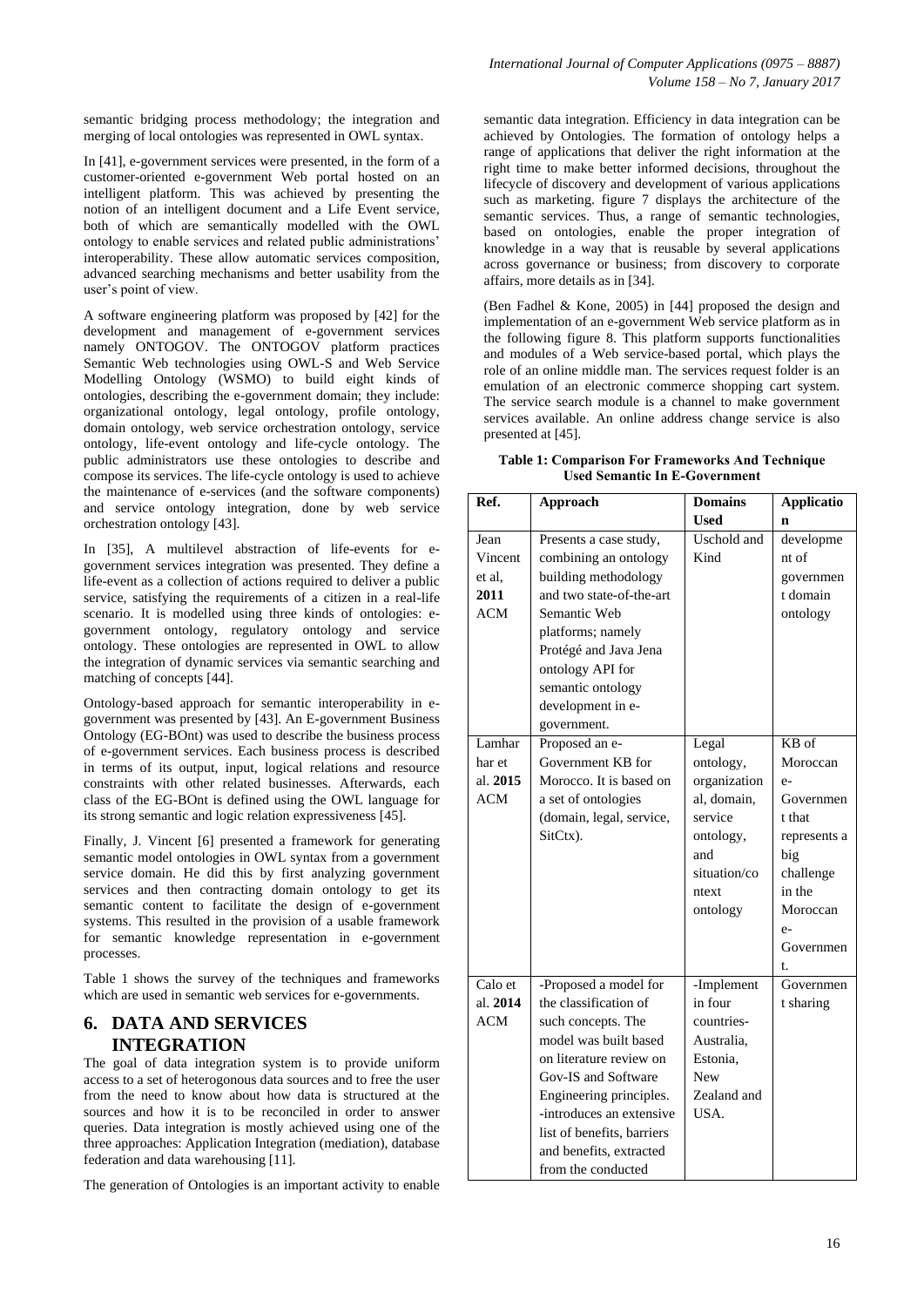|                 | survey on the state of<br>the art on Gov-IS |                    |                  |
|-----------------|---------------------------------------------|--------------------|------------------|
| Magro<br>et al. | Proposed an approach<br>based on formal     | booking<br>medical | Local<br>Italian |
| 2013            | ontologies and shows                        | examination        | Public           |
| <b>ACM</b>      | how they can provide a                      | S.                 | Administra       |
|                 | great enhancement in                        | Payment            | tion             |
|                 | this direction.                             | service for        |                  |
|                 |                                             | medical fees       |                  |
| Patra et        | Propose a framework                         | Use Case           | Monitoring       |
| al.             | for monitoring the                          |                    | system           |
| 2011            | compliance of Services-                     |                    |                  |
| Acm             | based system (SBS) for                      |                    |                  |
|                 | which a set of                              |                    |                  |
|                 | requirements have been                      |                    |                  |
|                 | pre-specified.                              |                    |                  |
| Kalamp          | Discuss how Linked                          | Use Case:          | Open             |
| okis            | Data has been used in                       | Public             | Governmen        |
| et al.          | government data                             | agencies           | t Data           |
| 2013            | provision so far and to                     | and schools        |                  |
| ACM             | describe architecture                       | in Greece.         |                  |
|                 | that will enable the                        |                    |                  |
|                 | provision of integrated                     |                    |                  |
|                 | government data around                      |                    |                  |
|                 | real-world things in a                      |                    |                  |
|                 | decentralized manner.                       |                    |                  |
| Magout          | Present and evaluate an                     | Use case           | Monitoring       |
| as              | adaptive, semantic-                         | Hypothesis,        | the degree       |
| et al.          | based framework for                         | opinion            | of citizen       |
| 2010            | monitoring citizen                          |                    | satisfaction     |
| <b>Elsevie</b>  | satisfaction from e-                        |                    | from e-          |
| r               | government services.                        |                    | governmen        |
|                 |                                             |                    | t services.      |



**Fig 7: Semantic services based Architecture**



**Fig. 8: Platform e-government Web service for address**

# **7. CONCLUSION**

The paper presents a survey on E-government framework and Web Services integration, using Semantic Web. The current research focusing on Semantic Web development, in the egovernment paradigm, does not refer to any existing ontology development methodology. The e-government specific ontology models that they have been developed or the ontology-based solutions for e-government services integration (and interoperability that they propose) have all been discussed. There is a lack of existing governmental services types, and the need to dramatically change (re-engineer) the way governmental services are presented to the end user, is also explained. The e-government services need to provide information where format and methods of delivery adapt according to the users and situations. One of the advantages of the semantic technique (in the enhancement of the government services) is the capability to formally describe meaning and context of the services; both traditional as well as electronic ones (provided as electronic forms or as web services), without the necessity to modify the services themselves. The plan in this paper to proposed a framework for constructing semantic model ontologies in OWL Web Service Standard for egovernment applications. The framework will be use simple ontology engineering techniques (modeling and representation techniques) to capture the semantic content of an e-government service, this makes the framework easy to understand and userfriendly, the platform employed includes protégé to create and import the OWL ontology.

#### **8. REFERENCES**

- [1] F. Garc, R. Mart, J. M. Go, and R. Valencia-garc, Applying intelligent agents and semantic web services in eGovernment environments, J. Knowl. Eng., vol. 28, no. 5, 2011.
- [2] V. Peristeras and K. Tarabanis, Semantic Technologies for EGovernment: An Overview, pp. 123, 2010.
- [3] S. Zaidi, A Cross-language Information Retrieval Based on an Arabic Ontology in the Legal Domain, roceedings Int. Conf. Signal-Image Technol. Internet-Based Syst., pp. 8691, 2005.
- [4] D. Mukhopadhyay and A. Chougule, A Framework for Semi-automated Web Service Composition in Semantic Web, 2013 (pp. 161-166).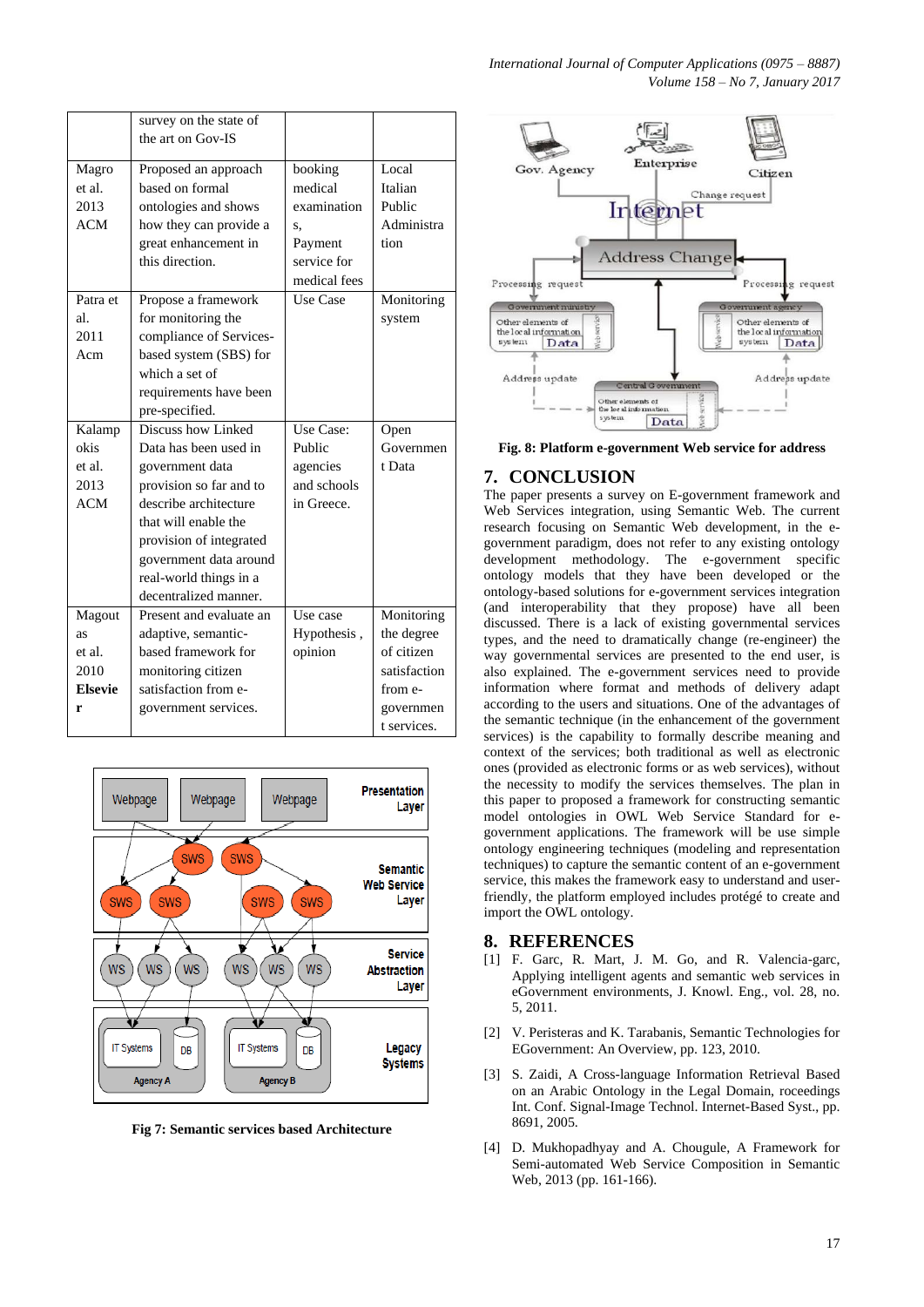- [5] H. Lamharhar and D. Chiadmi, Ontology-based knowledge representation for e-Government domain, 2015.
- [6] Dombeu, Jean Vincent Fonou, and Magda Huisman. "Combining ontology development methodologies and semantic web platforms for e-government domain ontology development." arXiv preprint arXiv:1104.4966 (2011).
- [7] S. Muthaiyah and L. Kerschberg, Achieving Interoperability in Egovernment Services with two Modes of Semantic Bridging: SRS and SWRL, Journal of Theoretical and Applied Electronic Commerce Research, Vol. 3, No. 3, pp. 52-63, December, 2008.
- [8] W. Zhang and Y. Wang, Towards Building a Semantic Grid for Egovernment Applications, WSEAS Transactions on Computer Research, Vol. 3, No. 4, April, 2008.
- [9] T. Berners-Lee, Linked DataDesign Issues, W3C, 2006
- [10] GUIJARRO, L. (2009) Semantic interoperability in e-Government initiatives, Computer Standards and Interfaces, 31, 174180.
- [11] Lacroix Z and Crichlow T (2003), Bioinformatics: Managing Scientific Data, Morgan Kaufman
- [12] eGOV Project Website: http://www.egovproject.org
- [13] Kavadias G., Tambouris E.: GovML: A Markup Language for Describing Public Services and Life Events. Working Conference on Knowledge Management in Electronic Government, 2003.
- [14] The EU-PUBLI.con Project Website: http://www.eupubli.com
- [15] The FASME Project Website: http://www.fasme.org/index-org.html
- [16] OntoGov Project Website: http://www.ontogov.com
- [17] Van Engers T., Patries J.M., Kordelaar J., Den Hartog J., Glasseee E. (2002). Available at http://lri.jur.uva.nl/epower/
- [18] SmartGov Project Website: http://www.smartgovproject.org
- [19] Gardner S. P. (2005) Ontologies and Semantic Data Integration, Drug Discovery Today, Vol. 10, Issue 14, p1001-1007
- [20] http://what-when-how.com/information-scienceandtechnology/ semantic-web-in-e-governmentinformation-science/ (Accessed Date Aug 2016)
- [21] F. Bettahar, C. Moulin and J.P. Barthes, Towards a Semantic Interoperability in an E-government Application, Electronic Journal of Egovernment, Vol. 7, No. 3, pp. 209-226, 2009
- [22] Tirmizi, S. H., Sequeda, J., & Miranker, D. (2008, January). Translating sql applications to the semantic web. In Database and Expert Systems Applications (pp. 450- 464). Springer Berlin Heidelberg.
- [23] Ultrawrap. http://ribs.csres.utexas.edu/ultrawrap/
- [24] D2R Server. http://www4.wiwiss.fu-berlin.de/bizer/d2rserver
- [25] SquirrelRDF. http://jena.sourceforge.net/SquirrelRDF
- [26] S. Das, S. Sundara and R. Cyganiak. R2RML: RDB to RDF Mapping Language. W3C Working Draft 24 March 2011, http://www.w3.org/TR/r2rml/
- [27] Sahoo, S. S., Halb, W., Hellmann, S., Idehen, K., Thibodeau Jr, T., Auer, S. & Ezzat, A. (2009). A survey of current approaches for mapping of relational databases to rdf. W3C RDB2RDF Incubator Group Report.
- [28] http://www.semanticdesktop.org/ontologies/2007/11/01/pi mo/#PersonalInformationModel
- [29] J. Puustjarvi, Using Knowledge Management and Business Process in E-government, In Proceedings of the Information Integration and Web-based Applications and Services 2006 (iiWas2006) Conference, Yogyakarta Indonesia, pp. 381-390, 4-6 December, 2006.
- [30] W. Ning, B. He, L. Hui, W. Xuehua, and W. Yanzhang, The Application of Web Service Technology in Government Information Resources Sharing System, 2009 IEEE/WIC/ACM Int. Jt. Conf. Web Intell. Intell. Agent Technol., vol. 3, pp. 373376, 2009.
- [31] A. L. Lemos, F. Daniel, and B. Benatallah, Web Service Composition: A Survey of Techniques and Tools, ACM Comput. Surv., vol. 48, no. 3, pp. 141, 2015.
- [32] H. Tran, U. Zdun, and S. Dustdar, View-Based Integration of Process- Driven SOA Models at Various Abstraction Levels, in Model-Based Software and Data Integration, Berlin, Heidelberg: Springer Berlin Heidelberg, 2008, pp. 5566.
- [33] W. M. P. van der Aalst, A. H. M. ter Hofstede, B. Kiepuszewski, and A. P. Barros, Workflow Patterns, Distrib. Parallel Databases, vol. 14, no. 1, pp. 551, 2003.
- [34] Drumm, Christian. "Integrating eGovernment Services using Semantic Web Technologies." In AAAI Spring Symposium: Semantic Web Meets eGovernment, pp. 10- 13. 2006.
- [35] F. Sanati and J. Lu, Multilevel Life-event Abstraction Framework for E-government Service Integration, In Proceedings of the 9th European Conference on Egovernment 2009 (ECEG 2009), London, UK, pp. 550- 558, 29-30 June, 2009.
- [36] Erhard Rahm and Philip A. Bernstein. 2001. A survey of approaches to automatic schema matching. VLDB Journal 10, 4 (2001), 334350.
- [37] Gustavo Alonso, Fabio Casati, Harumi Kuno, and VijayMachiraju. 2004a.Web Services: Concepts, Architec- tures and Application.Springer- Verlag.
- [38] Dieter Fensel and Christoph Bussler. 2002. The web service modeling framework WSMF. Electronic Commerce Research and Applications 1, 2 (2002), 113137.
- [39] Rodrigo Mantovaneli Pessoa, Eduardo Silva, Marten van Sinderen, Dick A. C. Quartel, and Lus Ferreira Pires. 2008. Enterprise interoperability with SOA: Survey of service composition approaches. In EDOC Workshops. 238251.
- [40] P. Salhofer, B. Stadlhofer and G. Tretter, Ontology Driven E- government, Electronic Journal of E-government, Vol. 7, No. 4, pp. 415-424, 2009.